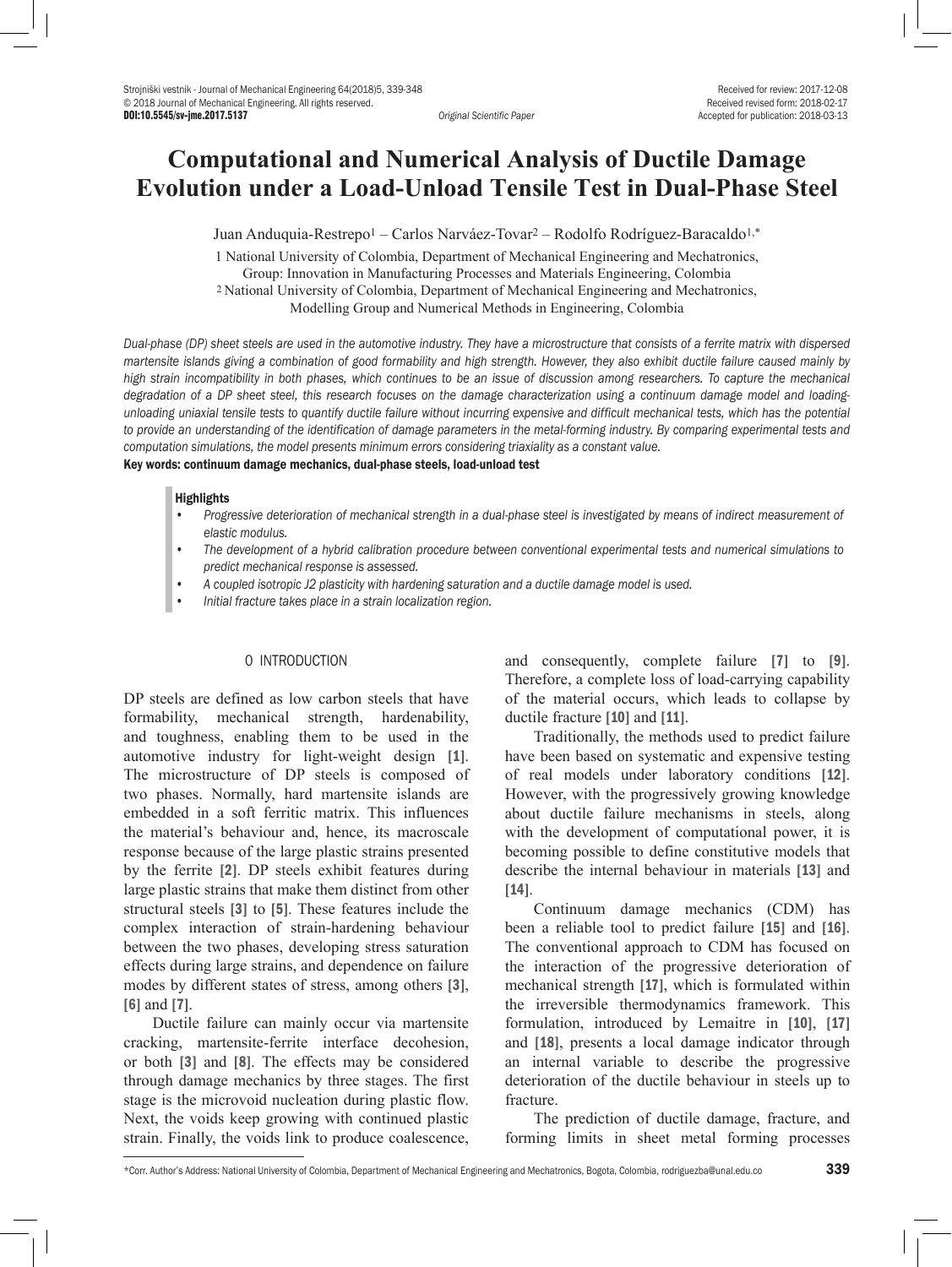requires the choice of a variable to identify and measure damage evolution; this is essential for obtaining a good understanding of nonlinear mechanical properties in new advanced steels, and it is mainly restricted by the complexity to be detected in experimental tests [19] and [20]. For practical industrial usage, the importance grows as one must assure a reliable identification of the material parameters using only simple conventional equipment to implement tests, such as uniaxial tension, hardening, among others [21] and [22].

The stiffness degradation by uniaxial tensile test with load-unload cycles is a recognized and effective method of assessing ductile damage processes on sheet metals through the calculation of reduced Young's modulus during the increases of the plastic strain. The ability to obtain associated small errors (about  $+5\%$ ), makes it sufficiently reliable to be used in engineering applications [11] and [23].

Initially, this technique consisted of obtaining Young's modulus values only by the unloading ramp [10], [24] and [25]. However, various studies have reported the nonlinear of the unloading curve on some metals. For instance, DP steels present a denoted hysteretic loop of loading-unloading curves resulting from the strength ratio between the ferrite and martensite increases [1], [3], [26] and [27].

In contrast, the calculation of the stress-strain curve using extensometer reading for planar specimen tensile tests at the necking stage reduces the accuracy of damage measurement due to the nonuniform strain processes throughout the minimum crosssection [28]. In [28], it was considered necessary to apply an empirical method based on the geometrical relations of the specimen post-necking cross-section. Subsequently, [29] reported that the method proposed by [28] had difficulties in accurately calculating current cross-sectional areas. Instead of that, they proposed using load-displacement curves and necking evolution.

In recent years, more accurate and reliable methodologies have been developed for the analysis of plastic instability through finite element analysis (FEA). For instance, [30] used an experimentalnumerical method of digital image correlation (DIC) and FEA to obtain the local surface strain field. The results presented the high resolution of the measurements applicable to moderate plastic strain gradients. Cabezas et al. [31] used the Bridgmang-Zhang solution to study the large strain process of tensile sheets through a combined method applying an experimental stress-strain curve and FEA.

Accordingly, the following work focuses on studying the damage behaviour in a DP590 steel by means of experimental tests and numerical simulations to assess the ductile fracture and the effect of the localization in strain on the damage evolution. For this, we have developed uniaxial tensile tests with load-unload cycles for obtaining the damage parameters through indirect measures of the elastic modulus degradation. The reason for this is that microdefects generate appreciable changes on the macro response of the material. In that manner, a fully coupled elastic-plastic-damage model using the theory of CDM has been implemented to predict the ductile damage behaviour observed during the tension tests. The formulation has been developed into an explicit integration scheme in which the simulation results are compared with the experimental results.

## 1 DUCTILE DAMAGE MODEL

In this work, a version of Lemaitre's isotropic damage model is used without taking into account the strain rate [32]. This model establishes the hypothesis of strain equivalence to define constitutive behaviour between the damaged material represented by the tensor stress  $(\sigma)$ , and the virgin material represented by the effective tensor stress ( $\tilde{\sigma}$ ). Both tensors are related by the damage parameter *D*, through Rabotnov's formulation [33].

$$
\tilde{\sigma} = \sigma / (1 - D), \tag{1}
$$

Based on experimental observations, in [10] an indirect manner was postulated to measure the damage in ductile materials, through the degradation on elastic modulus while increasing plastic strain. The damage variable (Eq. (1)) is redefined as:

$$
D = 1 - \frac{\tilde{E}}{E},\tag{2}
$$

where  $\tilde{E}$  is the reduced elastic modulus and  $E$  is the elastic modulus in the ideally isotropic state.

The evolution law for internal and observable variables can be obtained from the Helmholtz free energy, assuming that it follows a convex function [32]; derived into elastic, *ψ*e and plastic, *ψ*<sup>p</sup> components as:

$$
\psi = \psi^e + \psi^p =
$$
  
\n
$$
\frac{1}{\rho} \left\{ \frac{1}{2} C : \varepsilon^e : \varepsilon^e (1 - D) + R_\infty \left[ p + \frac{1}{B} \exp \left( -b \overline{\varepsilon}^p \right) \right] \right\}, (3)
$$

where  $\rho$  is the density,  $C$  the fourth order elasticity stiffness tensor,  $R_{\infty}$  and *B* are two material parameters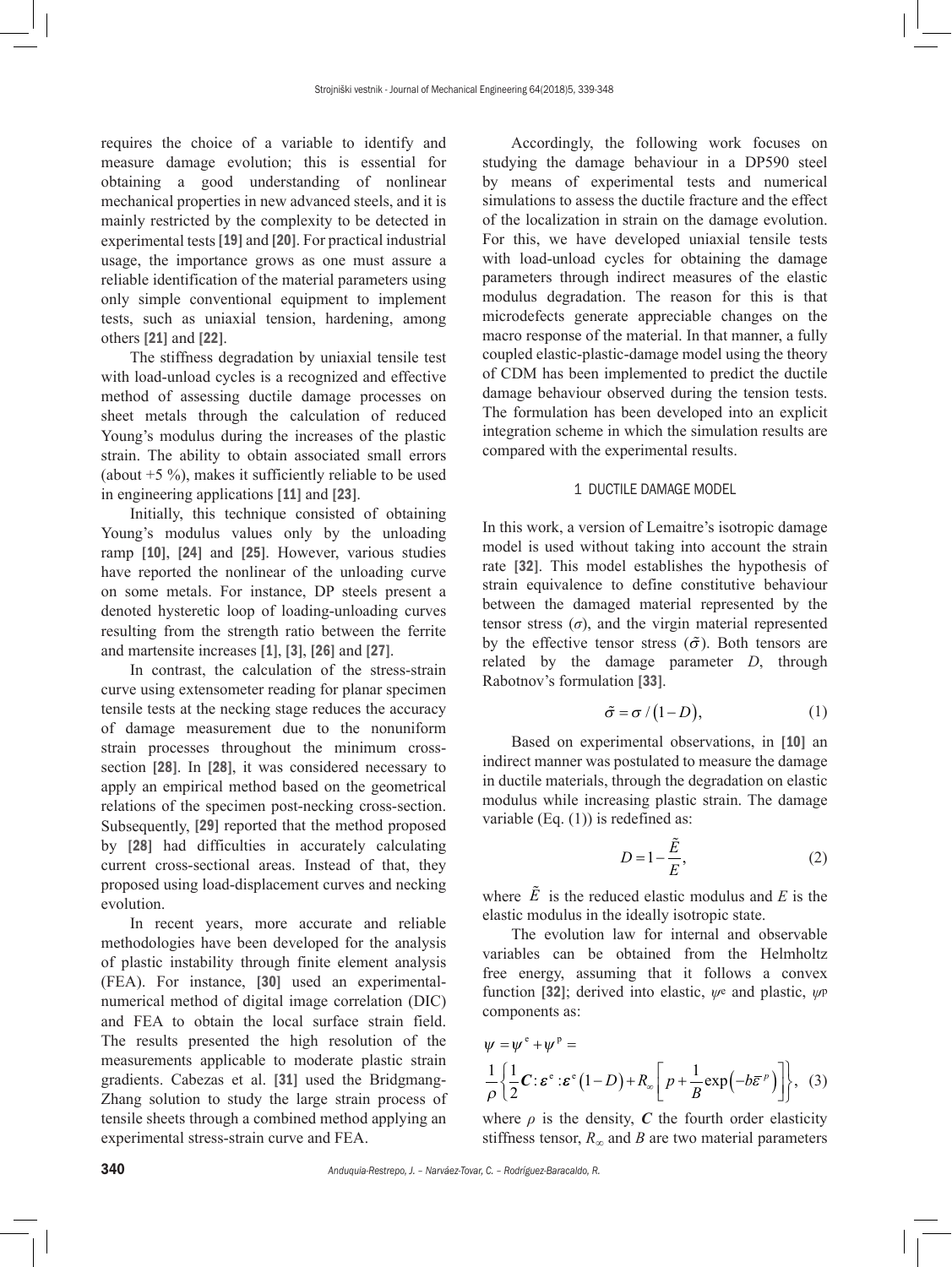of isotropic hardening, *ε*e the second order elastic strain tensor, and  $\bar{\varepsilon}^p$  is the accumulated plastic strain.

Considering that the energy release rate associated to the damage *D*, is the amount of energy available to initiate and propagate ductile damage [17], [18] and [32], this expression can be given by:

$$
Y = -\frac{\sigma_{eq}^2}{2E(1-D)^2} \left[ \frac{2}{3}(1+v) + 3(1-2v) \left( \frac{\sigma_h}{\sigma_{eq}} \right)^2 \right]. \quad (4)
$$

The expression from Eq. (4) inside the bracket can be contracted by a triaxiality factor:

$$
Rv = \frac{2}{3}(1+v) + 3(1-2v)\left(\frac{\sigma_h}{\sigma_{eq}}\right)^2,\tag{5}
$$

where *v* is the Poisson ration,  $\sigma_h$  the hydrostatic stress tensor,  $\sigma_{eq}$  the Von Mises equivalent stress, which is a function of the deviatoric stress tensor  $\sigma_d$ , and  $\sigma_h/\sigma_{eq}$ the triaxiality ratio.

$$
\sigma_{eq} = \sqrt{\frac{3}{2} ||\sigma_d||}, \quad \sigma_h = \frac{1}{3} tr(\sigma).
$$
 (6)

The effect of increasing the triaxiality generates the progressive reduction of the ductility in the material, which drives the localized fracture that accelerates from the phenomena of plastic instability during necking [34] and [35].

Lemaitre [32] considers in the CDM approach the rate-independent process for the evolution of the internal variables by means of a plastic potential function  $F^p$  and a damage potential function  $F^d$ , decomposed as:

$$
F = Fp + Fd = \Phi + \frac{(-Y)^{2}}{2S(1-D)}.
$$
 (7)

In which *S* is an experimental parameter. The plastic potential function of the material is expressed through a yield function *Φ* defined as:

$$
\Phi = \frac{\sigma_{eq}}{1 - D} - \left(\sigma_{y0} + R\left(\overline{\varepsilon}^p\right)\right),\tag{8}
$$

where  $\sigma_{v0}$  and *R* are the initial yield stress and the isotropic hardening evolution, respectively.

Assuming the hypothesis of normality on the generalized standard material framework [14] and [36], the plastic strain component is defined by Eq. (9),

$$
\dot{\varepsilon}^p = \dot{\gamma} \frac{\partial F}{\partial \sigma} = \frac{\dot{\gamma}}{1 - D} \sqrt{\frac{3}{2} \frac{\sigma_d}{\|\sigma_d\|}}.
$$
 (9)

To obtain the evolution of the internal variables, it is possible to formulate the accumulated plastic strain  $\dot{\bar{\varepsilon}}^p$  as follows:

$$
\dot{\overline{\varepsilon}}^p = -\dot{\gamma}\frac{\partial F^p}{\partial \mathbf{R}} = \frac{\dot{\gamma}}{1 - D}.
$$
 (10)

The Lemaitre-Chaboche's model postulated a potential of dissipation as the existence of a strain threshold for initiation and evolution of the damage *D* with the accumulated plastic strain [36].

$$
\dot{D} = \begin{cases}\n= 0 & \text{for } \bar{\varepsilon}^p < \bar{\varepsilon}_D^p \\
= \frac{\partial F^d}{\partial Y} = \dot{\gamma} \frac{-Y}{S(1-D)} & \text{for } \bar{\varepsilon}^p \ge \bar{\varepsilon}_D^p,\n\end{cases}
$$
(11)

where  $\dot{\gamma}$  is the plastic consistency parameter, which obeys Kuhn-Tucker loading-unloading conditions.

$$
\dot{\gamma} \ge 0; \quad \Phi \le 0; \quad \dot{\gamma} \Phi = 0. \tag{12}
$$

# 1.1 Implementation of a Ductile Damage Model in FE Simulation

In this section, we present the algorithm with a modified hardening law type saturation stress for the numerical integration of the elasto-plastic-damage Lemaitre's model inspired in the work proposed by Lee and Pourboghrat [37].

The procedure was used to compute the state variables of constitutive equations employing a predictor elastic/corrector plastic step. Furthermore, the  $J_2$  plasticity theory was coupled with the CDM criteria. Let [0, *T*] be the time interval of study and  $\Delta \varepsilon$ , strain increment, be the required to update the variables at  $t_{n+1}$  [37] and [38]. Moreover,  $\sigma_n$ ,  $\bar{\epsilon}_n^p$  and  $D_n$  at  $t_n$  are known. The FE simulation was implemented using a fully explicit forward Euler integration scheme.

Assuming additive rule, the strain increment, Δ*ε*, is defined in elastic increment Δ*ε<sup>e</sup>* and plastic increment  $\Delta \varepsilon^p$  as,  $\Delta \varepsilon = \Delta \varepsilon^e + \Delta \varepsilon^p$ .

For elastic trial state,  $\Delta \varepsilon^{p}=0$ , corresponding to the elastic Hooke's law coupled with the damage, which is computed from [37]

$$
\boldsymbol{\sigma}^{trial} = \boldsymbol{\sigma}_n + (1 - D_n)(\lambda tr(\Delta \boldsymbol{\varepsilon}^e) \boldsymbol{I} + 2\mu \Delta \boldsymbol{\varepsilon}^e). \qquad (13)
$$

where,  $\sigma^{trial}$  is the elastic predictor,  $\lambda$  and  $\mu$  are Lame's constants, and *I* is the identity matrix. Next, the yield surface is checked using Eq. (14) to evaluate whether the trial stress is within elastic domain [28]. The trial deviatoric part of stress tensor  $\sigma_d^{trial}$  is defined by Eq. (15).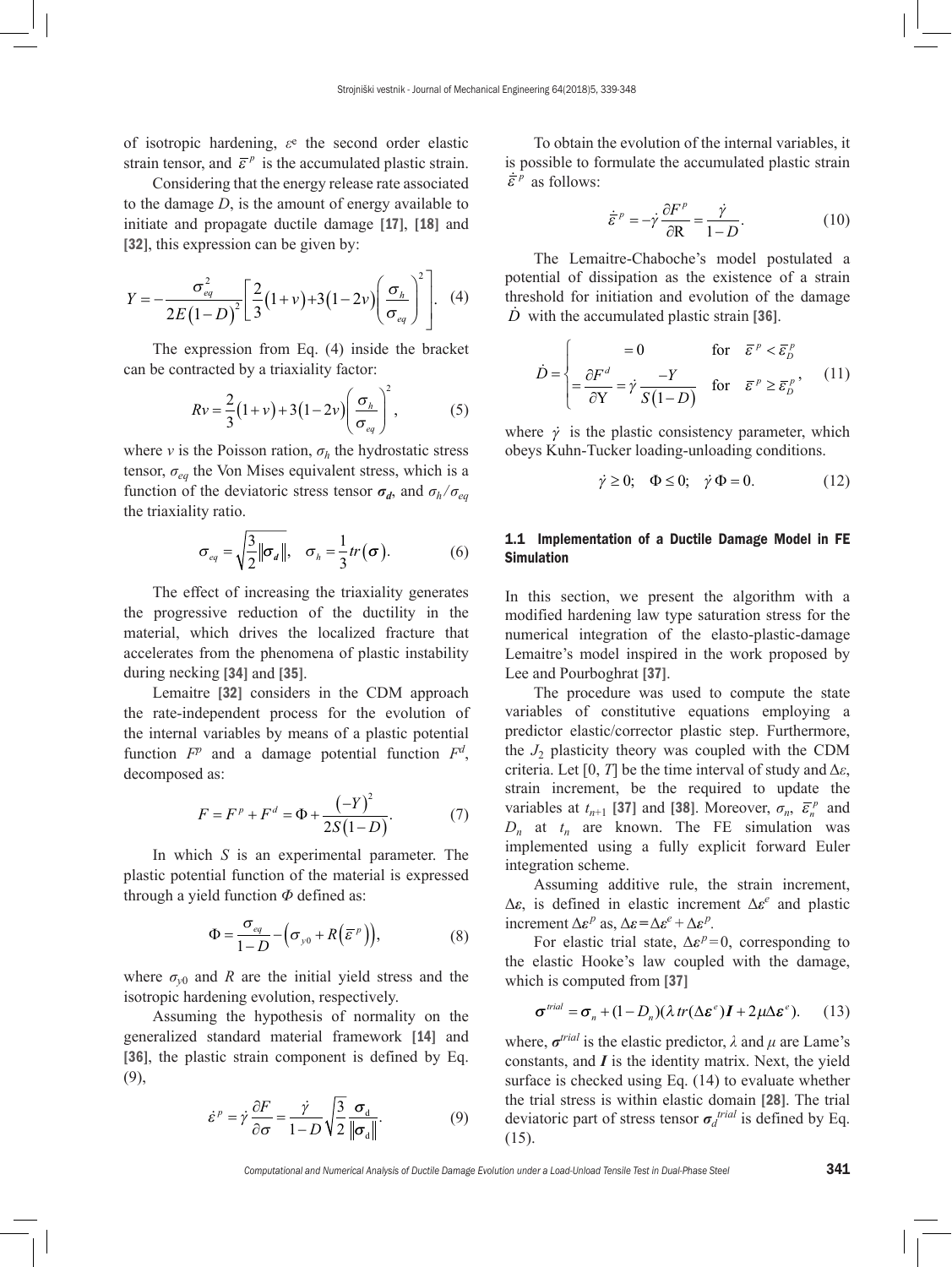$$
\Phi^{\text{trial}} = \frac{\left[3J_2\left(\sigma_d^{\text{trial}}\right)\right]^{1/2}}{1 - D_n} - \sigma_y\left(\bar{\varepsilon}_n^{\text{P}}\right),\tag{14}
$$

$$
\sigma_d^{trial} = \sigma^{trial} - \frac{1}{3} I \sigma^{trial}.
$$
 (15)

If the yield condition  $\Phi^{trial} \leq 0$  is satisfied, there is no plastic behaviour or damage evolution and the state variables are updated as trial values at  $t_{n+1}$ , using Eq. (15).

$$
\boldsymbol{\sigma}_{n+1} = \boldsymbol{\sigma}_n, \quad \boldsymbol{\bar{\varepsilon}}_{n+1}^p = \boldsymbol{\bar{\varepsilon}}_n^p, \quad D_{n+1} = D_n. \tag{16}
$$

Otherwise, the process is elastic-plastic and the plastic corrector step should be used to compute the plastic strain. Eq. (14) must satisfy the consistency condition  $\Phi$ =0 through the trial deviatoric stress *σd trial* for describing plastic flow, which requires that  $\sigma_{d,n+1}$  is on the expanded yield surface at the end of plastic step [37], expressed as:

$$
\sigma_{d,n+1} = R_{n+1}\boldsymbol{q},\tag{17}
$$

where, *q* is the radial direction for the plastic correction [37], which must satisfy the hardening isotropic condition denoted by:

$$
\boldsymbol{q} = \left(\frac{\sigma_d}{\sigma_{eq}}\right)^{trial} = \left(\frac{\sigma_d}{\sigma_{eq}}\right)_{n+1},\tag{18}
$$

and  $R_{n+1}$  is the radius of the yield surface obtained at  $t_{n+1}$  by Eqs. (4) and (11), and  $\Delta \bar{\epsilon}_n^p = \sqrt{2}/3 \Delta \gamma$ ,

$$
R_{n+1} = \sqrt{2/3} (1 - D_{n+1}) \sigma_{y, n+1},
$$
  
\n
$$
R_{n+1} = \sqrt{2/3} R_{y} (1 - D_{n} - \sqrt{2/3} \Delta \gamma \alpha_{n}),
$$
 (19)

where,

$$
\alpha_n = \frac{\sigma_{eq}^2 R_v}{2ES(1-D)^2}.
$$
\n(20)

In this work a different hardening law was used with respect to the initial algorithm. The Voce type saturation law was adapted for DP steels in Eq. (20). Therefore, hardening modulus  $h_n = d\sigma_{y,n}/d\bar{\epsilon}_n^p$  at instance *n* is defined as:

$$
\sigma_{y,n} = \sigma_{y0} + \sigma_{sat} \left( 1 - \exp\left( -w \times \overline{\varepsilon}_n^p \right) \right). \tag{21}
$$

Being  $\sigma_{sat}$  and  $\sigma_{d,n+1}$  the material parameters. Thus, from Eq. (14), can be represented by:

$$
\sigma_{d,n+1} = \sigma_{dev}^{trial} - 2\mu (1 - D_n) \Delta \gamma q. \tag{22}
$$

Taking Eqs. (13), (17) and (22), we obtained the next expression that leads to a second-order equation with respect to Δ*γ*,

$$
a(\Delta \gamma)^2 + b(\Delta \gamma) + c = 0,\tag{23}
$$

where,

$$
a = \alpha_n h_n,\tag{24}
$$

$$
b = \alpha_n \sigma_{y,n} - (1 - D_n)(h_n + 3G), \qquad (25)
$$

$$
c = \sigma_{eq}^{trial} - \sigma_{y,n} (1 - D_n), \qquad (26)
$$

Note that the two roots computed of Eq. (23) should satisfy the following constrains:

$$
\Delta \gamma = \min(\Delta \gamma_i), \quad \Delta \gamma > 0, \quad i = 1, 2. \tag{27}
$$

Solving second-order equation, we obtained the plastic corrector  $(\Delta \gamma)$ , which is used to update the state variables at  $t_{n+1}$ . Finally, when  $D_{n+1}$  reaches the damage critical condition  $D_c$ , the algorithm stops.

$$
\sigma_{n+1} = \sigma^{trial} - 2\mu (1 - D_n) \Delta \gamma q,
$$
  
\n
$$
\overline{\varepsilon}_{n+1}^p = \overline{\varepsilon}_n^p + \sqrt{2/3} \Delta \gamma,
$$
  
\n
$$
D_{n+1} = D_n + \sqrt{2/3} \Delta \alpha_n \Delta \gamma.
$$
 (28)

# 2 EXPERIMENTAL RESULTS

# 2.1 Material

A DP steel, DP590, with 3.4 mm thickness was used. The chemical composition was obtained with an optical emission spectrometer (OES) BAIRD SPECTROVAC equipment. The composition results were: 0,15 % C, 1.045 % Mn, 0.409 % Si, 0.037 % S and 0.05 % P.



According to the ASTM E8 standard on planar specimens [39], uniaxial tensile tests were performed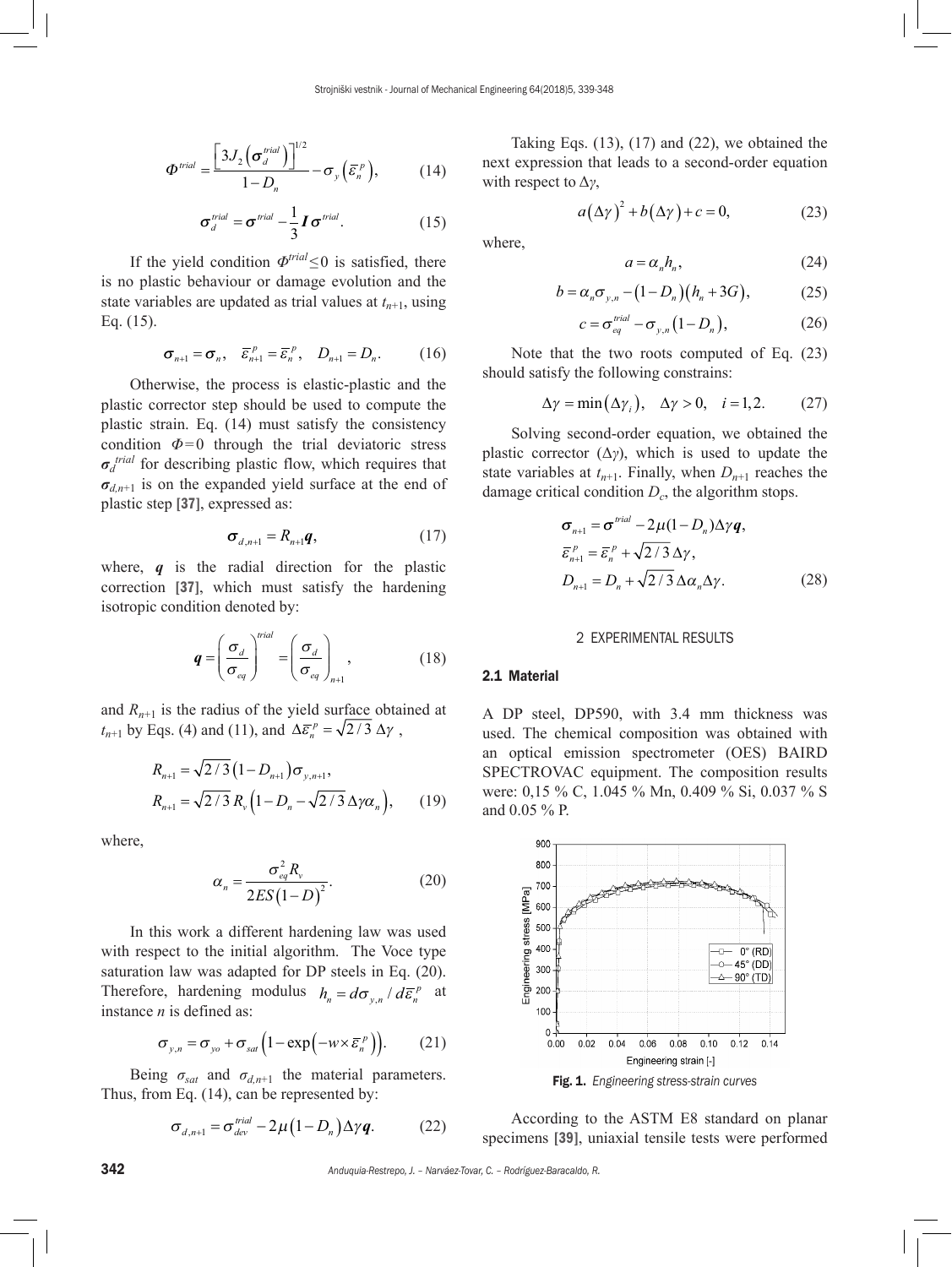on planar specimens at 0° (rolling direction: RD), 45° (diagonal direction: DD) and 90° (transverse direction: TD). Quantitative analysis developed on curves (Fig. 1) shows an isotropic behaviour in the DP steel.

The tests were conducted in a Shimadzu UH-500 universal test machine of 500 connecteded to a computer for control and data acquisition. All tests were developed with a 5 mm/min displacement rate at room temperature to avoid dynamic effects on the material response.

#### 2.2 Load-unload Tensile Tests

Load-unload tensile tests were performed to identify mechanical properties and damage parameters. An hourglass shape specimen was defined by the standard [40] to facilitate measurements of strain along the monitored length, and to assure the fracture at the centre of the specimen. For the tests, a minimum of 23 loops steps loading-unloading were performed with a crosshead speed of 5 mm/min at room temperature.

The loading-unloading cycles were performed in steps of 0.5 mm/mm by controlling the strain, which was measured with an Epsilon 3542, extensometer. Three specimens were tested until fracture on the rolled direction. Fig. 2 presents stress-strain curves for loading-unloading tensile test.



Fig. 2. *Engineering load-unload curves*

According to the effect of strain-hardening and stress saturation that produces a retarded necking formation on DP steels [3]. The material plastic flow curve was obtained from the loading-unloading tensile test until before the onset of necking, considering the Considère criterion [41].

Table 1 summarizes elasto-plastic material parameters; hardening behaviour is obtained using Voce's law.

| <b>Table 1.</b> Load unload tensile test of the DP590 steel, standard |  |  |  |  |  |  |  |  |  |
|-----------------------------------------------------------------------|--|--|--|--|--|--|--|--|--|
| deviations shown (S.D.)                                               |  |  |  |  |  |  |  |  |  |

|         | Properties           | Value | S.D. |  |
|---------|----------------------|-------|------|--|
| Elastic | $E$ [GPa]            | 214.8 | 12.6 |  |
|         | $\nu$ [-]            | 0.3   | -    |  |
| Plastic | $\sigma_{yo}$ [MPa]  | 535.4 | 27.9 |  |
|         | $\sigma_u$ [MPa]     | 771.2 | 32.6 |  |
|         | $\sigma_{sat}$ [MPa] | 261.7 | 19.5 |  |
|         | $W$ [-]              | 48.0  | 5.8  |  |
|         |                      |       |      |  |

### 2.3 Damage Evaluation by Stiffness Degradation

To characterize the ductile damage of DP590, loadunload tensile tests computing the hysteretic closed loops are adopted in this work. The methodology discussed in [11] has been used as the guideline for the fitting process; this methodology identifies two conditions that influence the obtained damage measurements.

The first condition is the variation from the elastic volume during the change of the plastic regime to elastic regime in the discharge due to elastoviscoplastic material effects, extensometer response slightly disturbed by nonlinearity, the rigidity of the testing machine and clearances in its joints, slipping in clamps among others [10] and [11]. To treat this issue, a procedure to develop measurements under the range selection between 5 % and 80 % from ultimate load was chosen during unloading ramps.

The second condition defines the stress-strain curve beyond necking to rectangular specimens [11] and [24]. For this study, the Scheider's solution was used as methodology from the finite element simulations [29]. Four steps are described:

i) Definition of empirical expressions to true stressstrain measures in large uniform strains by *σ*=*F*/*A* and  $\varepsilon$ <sup>=</sup> $\ln(\Delta L/L_0)$ . Where *F* is the applied force, *A* is the current cross-section, Δ*L* is the elongation and  $L_0$  the initial length calibrated.



Fig. 3. *Illustration of necking of a rectangular specimen*

ii) Determination of a current cross-section (*A*) as function of: initial thickness  $(t_0)$ , initial width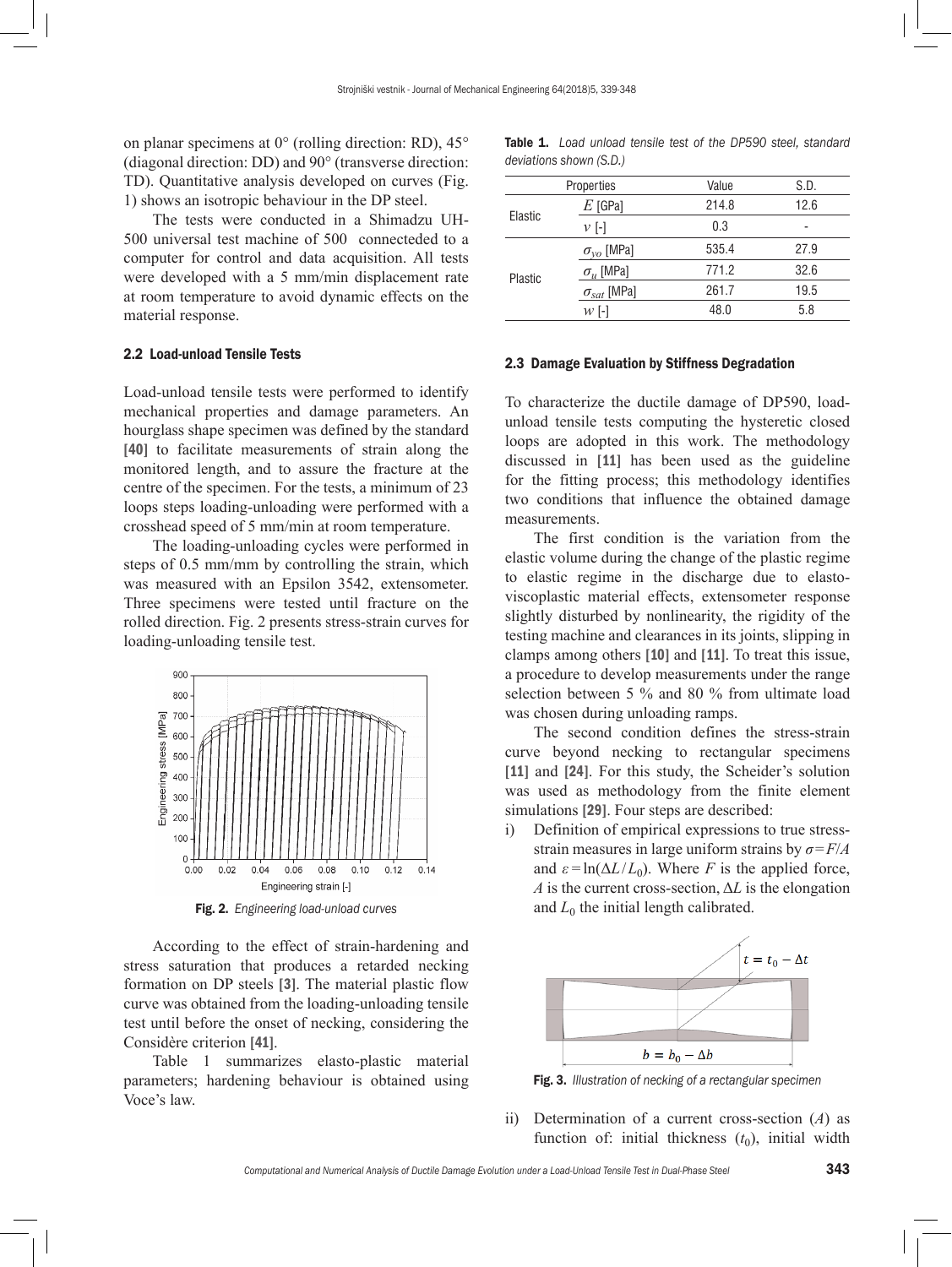$(b_0)$ , current thickness  $(t)$  and current width  $(b)$ (see Fig. 3), where Δ*b* and Δ*t* are changes of thickness and width, respectively.

iii) Calculate of a correction factor (*f<sub>corr</sub>*) to flat tensile specimens, which was developed by Scheider et al. [29],

$$
f_{corr} = \begin{cases}\n= 1 & \text{for } \bar{\varepsilon} < 1.42\bar{\varepsilon}_u \\
= 0.22(\bar{\varepsilon} - 1.42\bar{\varepsilon}_u) & \text{for } \bar{\varepsilon} \ge 1.42\bar{\varepsilon}_u,\n\end{cases} (29)
$$

where  $\bar{\varepsilon}_u$  is the equivalent strain at maximum load. For this purpose, the value of  $\bar{\varepsilon}_u$  was 6.1 % and standard deviations of 0.4 %.

iv) Definition of effective stress under the Von Mises yield isotropic condition related with: *F*, *A* and *fcorr* as:

$$
\sigma_{\text{corr}} = \frac{F}{A} f_{\text{corr}},\tag{30}
$$

Fig. 4 shows details about necking zone through parameters  $\Lambda$  and  $f_{corr}$ . Reduction on current section area in terms of the equivalent strain follows a constant change (dashed line), while that the transition where material undergoes instability plastic by postnecking behaviour is clearly identified with  $\bar{\varepsilon} \sim 0.086$ (solid line).



Fig. 4. Behaviour  $A$  vs equivalent strain (dashed line) and  $f_{corr}$  vs *equivalent strain (solid line)*

Later, using Hooke's law for the uniaxial state of stress and the hypothesis of strain equivalence, the corrected elastic modulus ( $\tilde{E}_{\text{corr}}$ ) may be defined as:

$$
\tilde{E}_{corr} = \frac{\sigma_{corr}}{\varepsilon^e}.
$$
\n(31)

Fig. 5 shows the real degradation of the stiffness  $(\tilde{E}_{\text{corr}})$  in the function of the plastic strain. As can be seen, a decreasing of the real Young's modulus is triggered when plastic strain exceeds a threshold value of approximately 0.015. This value is particularly low in relation to the conventional sheet steels, where

damage is mainly driven by excessive localization rather than the nucleation of microcavities [11] and [20]. Finally, the full deterioration process developed in DP takes place when Young's modulus reaches a critical value of  $\tilde{E}_{corr} \approx 174.2$  GPa.



Fig. 5. *Evolution of the reduction the real Young's modulus*

According to the corrected elastic modulus  $(\tilde{E}_{\text{corr}})$ , the damage variable *D* from Eq. (1) is redefined as:

$$
D = 1 - \frac{\tilde{E}_{corr}}{E}.
$$
\n(32)

Fig. 6 shows *D* versus plastic strain behaviour for the material studied, a linear regression is used to determine damage resistance, *S*. It is also observed that the damage increases with the accumulation strain.



Fig. 6. *Linear regression procedure to obtain damage resistance*

The obtained equation by linear fit was employed to find the variation of the damage versus variation of the plastic strain (*dD*⁄*dε <sup>p</sup>* ), assuming regarding damage evolution in monotonic tensile loading that elastic strain is negligibly small to large plastic strains  $(\varepsilon^{p} \approx \varepsilon)$  [23]. Eqs. (4) and (10) may be replaced in Eq. (11) and expressed in differential in Eq. (33):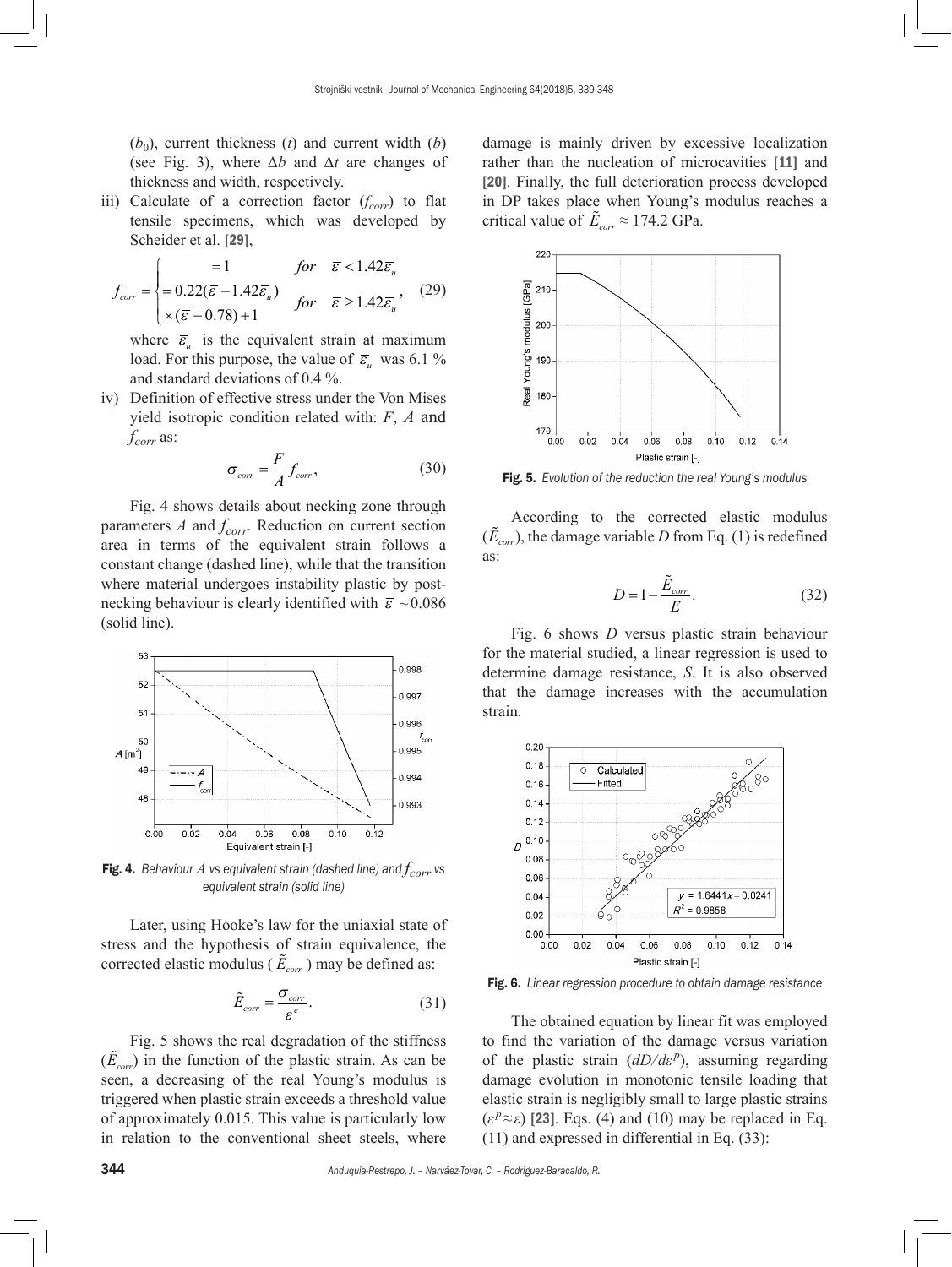$$
dD = \frac{\sigma_{eq}^2 R v}{2SE(1-D)^2} d\varepsilon.
$$
 (33)

In contrast, considering that the strain hardening saturates at the ultimate strength  $(\sigma_u)$  [22], it can be assumed that the equivalent stress ( $\sigma_{eq}$ ) is equal to  $\sigma_u$ . Therefore, the damage resistance *S* can be written as:

$$
S = \frac{\sigma_u^2}{2E(1-D)^2(dD/d\varepsilon)}.
$$
 (34)

Critical damage  $D<sub>C</sub>$  is taken as the value just before which ductile fracture occurs. Table 2 summarizes the damage parameters identified for DP590. These parameters were entered in the material description for finite element simulations of the next section.

Table 2. *Experimental damage parameters for DP590 steel*

| Damage                                       | Value |
|----------------------------------------------|-------|
| $S$ [MPa]                                    | 1.4   |
| $D_C$ [-]                                    | 0.18  |
| $\bar{\varepsilon}_n^p$<br>$\lceil - \rceil$ | 0.015 |
|                                              |       |

#### 3 TENSILE TESTS SIMULATIONS

Simulations were performed using finite element code ABAQUS/Explicit through a VUMAT subroutine to implement Lemaitre's model. The sample geometry was modelled using 3D eight-node brick elements with an integration point. The mesh dependency is investigated with four FE representations of the specimen with different sizes of the brick element.

The minimum element size was defined with an aspect ratio between the total superficial area and the volume equal to 1 to avoid distortions and obtain values physically admissible in the onset of necking localization in the test [11] and [33] to [36]. For all calculations, a convergence test was developed using minimum size elements between 0.1 mm and 1 mm, quantitative comparison of all analyses indicated that the variation of solutions was less than 1 % when the chosen element size was in the interval range from 0.10 mm to 0.70 mm. Thus, the minimum mesh size was equal to 0.4 mm where the specimen was formed by 3852 elements. Later, the longitudinal displacement was imposed on the right-side end of the specimen by time step control. Boundary conditions were restricted in all directions on the left-side end, whereas from the right the conditions were restricted to only in the transversal and normal directions. To ensure that the quasi-static condition is satisfied, the energy balance was monitored after every analysis. Density ( $\rho$ ) used for the analysis was of 7850 kg/m<sup>3</sup>. Fig. 7 shows dimensions and boundary conditions on the specimen, where the geometry was reduced to one eighth due to the symmetry.

The analysis was carried out until the structure reached a critical damage state,  $D_C$ . The numerical simulation elongation response (Δ*L*) was monitored through a reference gauge half-length of 25 mm using a nodal displacement sensor (see Fig. 7b) to reproduce the experimental procedure. During the test, the specimen was elastically unloaded and reloaded intermittently; however, only the elasto-plastic loading curve is submitted.



Fig. 7. *a) Geometric illustration of the hourglass flat specimen (dimension in mm), b) FE mesh of the tensile test*

Fig. 8 shows the comparison of the results of the curves obtained from the simulation and experiment. It can be noted that the curve from the simulation follows a good agreement with the trend towards the centre; before the damage threshold is reached in the prelocalization, a strain value of 0.059 reaches the saturation stage given by a balance between the multiplication and annihilation of dislocations. Later, in the region on the curve where mechanical resistance is reduced, the simulation results show a good correlation with a lower tendency with respect to experimental points up to the critical damage at which failure occurs, where the numerical response of the damage model is marginally less rigid than the experimental results, reaching differences of about 12 %.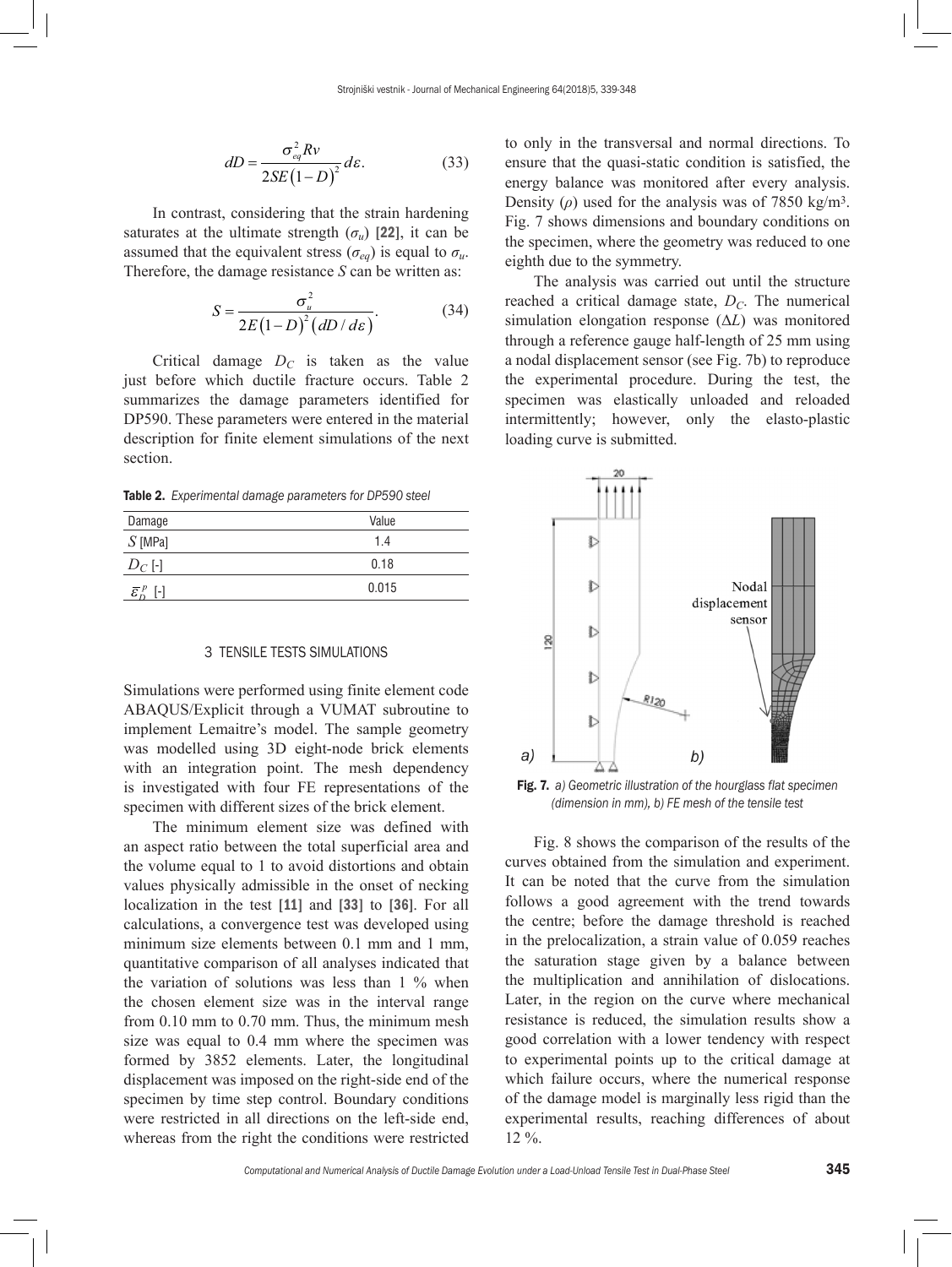In this case, the difference may be a result of constitutive formulations on the kinetic laws of damage evolution employed in this model, due to the fact that it considers the stress triaxiality from uniaxial tension as a constant value. Thus, the energy release rate associated with the damage gradually tends to be lower [20], [32] and [34].



*loading-unloading*

The simulation reported a critical condition of damage in the internal material for a fracture strain value of 0.118. This value is lower than the experimental value due to the ability of the model to capture the initial fracture location under the criteria of prescribed damage. In contrast, with the experimental procedure developed, the mechanical response was monitored until fracture.



Fig. 9. *Numerical comparison of the damage evolution versus plastic strain for DP590 steel*

Finally, Fig. 9 describes the damage evolution at the centre of the section that undergoes high levels in strain, which occurs by the nucleation, growth, and coalescence/linking of microcracks that control the interface decohesion of grain and phase boundaries [3] and [11]. Because of that, strength is reduced when damage increases proportionally by the accumulated strain. The value predicted numerically for critical damage is equal to 0.188. Low discrepancy is encountered with the experimental value reported.

Despite the damage evolution results presenting good approximation using the Lemaitre's theory, slight nonlinear behaviour is also shown in Fig. 9. This is due to the fact that governing equations of the thermodynamic dissipation processes follow convex functions to describe the system evolution [17].

#### 4 CONCLUSIONS

In this paper, an experimental methodology was employed to identify the mechanical properties and damage parameters for DP590 using loadingunloading cycles during tensile testing under a constant value of triaxiality. The damage was indirectly computed by the evolution of the elastic modulus. An hourglass specimen, along with an extensometer, was implemented in the material's parameters calibration. Of particular importance, the performance damage measurements under large plastic strains should be considered. The proposed procedure resulted in the avoidance on incorrect interpretations of the damage, due mainly to the effects of nonlinearities during loading-unloading cycles and the formation of the necking.

Overall, the implemented model gives a good prediction of the loading-unloading uniaxial tensile tests. The average error obtained between computational and experimental results is minimal during performance. Therefore, it can support the damage model, providing good agreement for mechanical behaviour of the DP590 steel with experimental results under uniaxial stress state conditions.

Finally, the ability to predict the mechanical response of the DP590 using CMD and simple mechanical tests provides a useful alternative to avoid time-consuming and expensive experimental designs to approximate the influence of internal defects on the integrity of sheet metal forming. However, the methodology should be improved considering variations on the triaxial state of stress to replicate more complex strain paths; this is essential to obtain several ductile fracture criteria and to take relevant information on the behaviour of the material; therefore, we consider including this concept for future works.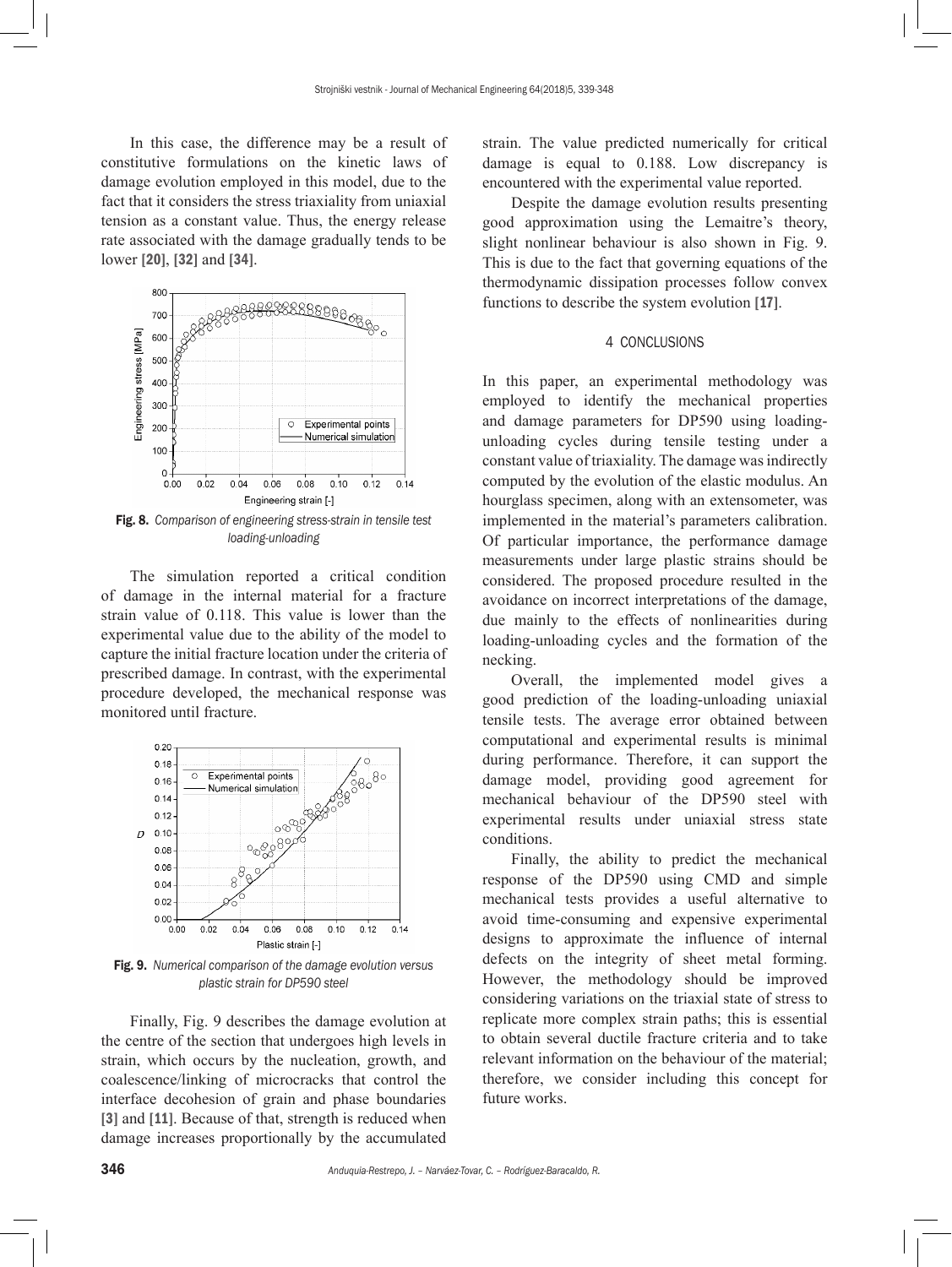# 5 ACKNOWLEDGEMENTS

The authors acknowledge the financial support received from the department of Vice-rector of Research of the National University of Colombia. M. Anduquia gratefully acknowledges the support of COLCIENCIAS through a doctoral fellowship.

### 6 BIBLIOGRAPHY

- [1] Dykeman, J., Hoydick, D., Link, T., Mitsuji, H. (2009). Material property and formability characterization of various types of high strength dual phase steel. *SAE Technical Paper*, p. 1-10, [DOI:10.4271/2009-01-0794](https://doi.org/10.4271/2009-01-0794).
- [2] Kuziak, R., Kawalla, R., Waengler, S. (2008). Advanced high strength steels for automotive industry. *Archives of Civil and Mechanical Engineering*, vol. 8, no. 2, p. 103-117, [DOI:10.1016/S1644-9665\(12\)60197-6](https://doi.org/10.1016/S1644-9665(12)60197-6).
- [3] Tasan, C.C., Diehl, M., Yan, D., Bechtold, M., Roters, F., Schemmann, L., Zheng, C., Peranio, N., Ponge, D., Koyama, M., Tsukazi, K., Raabe, D. (2015). An overview of dual-phase steels: Advances in microstructure-oriented processing and micromechanically guided design. *Annual Review of Materials Research*, vol. 45, no. 1, p. 391-431, [DOI:10.1146/annurev](https://doi.org/10.1146/annurev-matsci-070214-021103)[matsci-070214-021103](https://doi.org/10.1146/annurev-matsci-070214-021103).
- [4] Kim, J.H., Sung, J.H., Piao, K., Wagoner, R.H. (2011). The shear fracture of dual-phase steel. *International Journal of Plasticity*, vol. 27, no. 10, p. 1658-1676, [DOI:10.1016/j.](https://doi.org/10.1016/j.ijplas.2011.02.009) [ijplas.2011.02.009](https://doi.org/10.1016/j.ijplas.2011.02.009).
- [5] Björklund, O., Nilsson, L. (2014). Failure characteristics of a dual-phase steel sheet. *Journal of Materials Processing Technology*, vol. 214, no. 6, p. 1190-1204, [DOI:10.1016/j.](https://doi.org/10.1016/j.jmatprotec.2014.01.004) [jmatprotec.2014.01.004](https://doi.org/10.1016/j.jmatprotec.2014.01.004).
- [6] Erdogan, M. (2002). The effect of new ferrite content on the tensile fracture behaviour of dual phase steels. *Journal of Materials Science*, vol. 37, no. 17, p. 3623-3630, [DOI:10.1023/A:1016548922555](https://doi.org/10.1023/A:1016548922555).
- [7] Avramovic-Cingara, G., Saleh, Ch.A.R., Jain, M.K., Wilkinson, D.S. (2009). Void nucleation and growth in dual-phase steel 600 during uniaxial tensile testing. *Metallurgical and Materials Transactions A*, vol. 40, p. 3117-3127, [DOI:10.1007/](https://doi.org/10.1007/s11661-009-0030-z) [s11661-009-0030-z](https://doi.org/10.1007/s11661-009-0030-z).
- [8] Kadkhodapour, J., Butz, A., Ziaei Rad, S. (2011). Mechanisms of void formation during tensile testing in a commercial, dualphase steel. *Acta Materialia*, vol. 59, no. 7, p. 2575-2588, [DOI:10.1016/j.actamat.2010.12.039](https://doi.org/10.1016/j.actamat.2010.12.039).
- [9] Bao, Y., Wierzbicki, T. (2004). On fracture locus in the equivalent strain and stress triaxiality space. *International Journal of Mechanical Sciences*, vol. 46, no. 1, p. 81-98, [DOI:10.1016/j.ijmecsci.2004.02.006](https://doi.org/10.1016/j.ijmecsci.2004.02.006).
- [10] Lemaitre, J., Dufailly, J. (1987). Damage measurements. *Engineering Fracture Mechanics*, vol. 28, no. 5-6, p. 643-661, [DOI:10.1016/0013-7944\(87\)90059-2](https://doi.org/10.1016/0013-7944(87)90059-2).
- [11] Bonora, N., Ruggiero, A., Gentile, D., De Meo, S. (2011). Practical applicability and limitations of the elastic modulus degradation technique for damage measurements in ductile

metals. *Strain*, vol. 47, no. 3, p. 241-254, [DOI:10.1111/j.1475-](https://doi.org/10.1111/j.1475-1305.2009.00678.x) [1305.2009.00678.x](https://doi.org/10.1111/j.1475-1305.2009.00678.x).

- [12] Kim, J., Zhang, G., Gao, X. (2007). Modeling of ductile fracture: Application of the mechanism-based concepts. *International Journal of Solids and Structures*, vol. 44, no. 6, p. 1844-1862, [DOI:10.1016/j.ijsolstr.2006.08.028](https://doi.org/10.1016/j.ijsolstr.2006.08.028).
- [13] Bolka, Š., Slavič, J., Boltežar, M. (2015). Identification of out-ofplane material characteristics through sheet-metal blanking. *Strojniski vestnik - Journal of Mechanical Engineering*, vol. 61, no. 4, p. 217-226, [DOI:10.5545/sv-jme.2014.2302](https://doi.org/10.5545/sv-jme.2014.2302).
- [14] de Souza Neto, E.A., Perić, D., Owen, D.R.J. (2009). *Computational Methods for Plasticity: Theory and Applications*. John Wiley & Sons Press, New York, [DOI:10.1002/9780470694626](https://doi.org/10.1002/9780470694626).
- [15] Cao, T.S. (2017). Models for ductile damage and fracture prediction in cold bulk metal forming processes: a review. *International Journal of Material Forming*, vol. 10, no. 2, p. 139-171, [DOI:10.1007/s12289-015-1262-7](https://doi.org/10.1007/s12289-015-1262-7).
- [16] Besson, J. (2010). Continuum Models of Ductile Fracture: A Review. *International Journal of Damage Mechanics*, vol. 19, no. 1, p. 3-52, [DOI:10.1177/1056789509103482](https://doi.org/10.1177/1056789509103482).
- [17] Lemaitre, J. (1985). A continuous damage mechanics model for ductile fracture. *Journal of Engineering Materials and Technology*, vol. 107, no. 1, p. 83-89, [DOI:10.1115/1.3225775](https://doi.org/10.1115/1.3225775).
- [18] Lemaitre, J. (1985). Coupled elasto-plasticity and damage constitutive equations. *Computer Methods in Applied Mechanics and Engineering*, vol. 51, no. 1-3, p. 31-49, [DOI:10.1016/0045-7825\(85\)90026-X](https://doi.org/10.1016/0045-7825(85)90026-X).
- [19] Sancho, A., Cox, M.J., Cartwright, T., Aldrich-Smith, G.D., Hooper, P.A., Davies, C.M., Dear, J.P. (2016). Experimental techniques for ductile damage characterisation. *Procedia Structural Integrity*, vol. 2, p. 966-973, [DOI:10.1016/j.](https://doi.org/10.1016/j.prostr.2016.06.124) [prostr.2016.06.124](https://doi.org/10.1016/j.prostr.2016.06.124).
- [20] Lemaitre, J., Desmorat, R. (2005). *Engineering Damage Mechanics*. Springer-Verlag, Berlin, Heidelberg, [DOI:10.1007/](https://doi.org/10.1007/b138882) [b138882](https://doi.org/10.1007/b138882).
- [21] Aboutalebi, F.H., Farzin, M., Mashayekhi, M. (2012). Numerical predictions and experimental validations of ductile damage evolution in sheet metal forming processes. *Acta Mechanica Solida Sinica*, vol. 25, no. 6, p. 638-650, [DOI:10.1016/S0894-](https://doi.org/10.1016/S0894-9166(12)60059-7) [9166\(12\)60059-7](https://doi.org/10.1016/S0894-9166(12)60059-7).
- [22] Ajit, K.P., Gautam, A., Sarkar, P.K. (2016). Ductile behaviour characterization of low carbon steel: A CDM approach. *Strojniski vestnik - Journal of Mechanical Engineering*, vol. 62, no. 5, p. 299-306, [DOI:10.5545/sv-jme.2015.3200](https://doi.org/10.5545/sv-jme.2015.3200).
- [23] Vrh, M., Halilovič, M., Štok, B. (2008). Impact of young's modulus degradation on springback calculation in steel sheet drawing. *Strojniski vestnik - Journal of Mechanical Engineering*, vol. 54, no. 4, p. 288-296.
- [24] Alves, M. (2001). Measurement of ductile material damage. *Mechanics of Structures and Machines*, vol. 29, no. 4, p. 451- 476, [DOI:10.1081/SME-100107622](https://doi.org/10.1081/SME-100107622).
- [25] Mashayekhi, M., Ziaei-Rad, S., Parvizian, J., Niklewicz, J., Hadavinia, H. (2007). Ductile crack growth based on damage criterion: Experimental and numerical studies. *Mechanics of Materials*, vol 39, no. 7, p. 623-636, [DOI:10.1016/j.](https://doi.org/10.1016/j.mechmat.2006.10.004) [mechmat.2006.10.004](https://doi.org/10.1016/j.mechmat.2006.10.004).

*Computational and Numerical Analysis of Ductile Damage Evolution under a Load-Unload Tensile Test in Dual-Phase Steel* 347